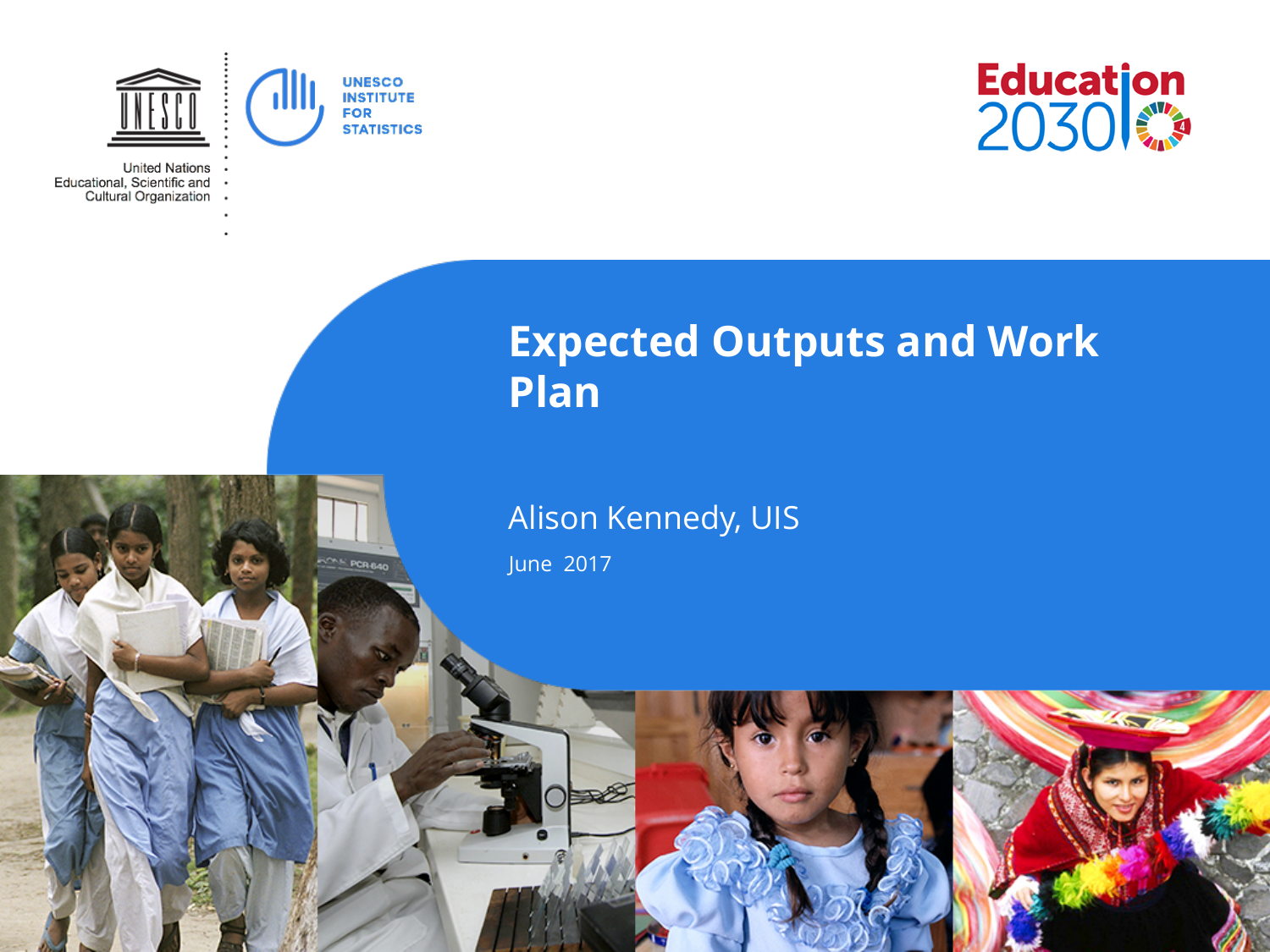

| <b>WG1 Indicator Development</b>                          | <b>Time</b> |
|-----------------------------------------------------------|-------------|
|                                                           | frame       |
| Agree methodology for 3 indicators within the WG          | Sept 2017   |
| Conduct consultation/validation process with countries    | Dec 2017    |
| Select additional indicators/areas to develop             | Dec 2017    |
| Agree methodology for further 4 indicators within the WG  | Jan 2018    |
| Submit first 3 methodologies to TCG for                   | Q1 2018     |
| endorsement/approval                                      |             |
| Conduct consultation/validation process with countries on | Q1 2018     |
| 4 more indicators                                         |             |
| Agree methodology for another X indicators within the WG  | Q1 2018     |
| Submit first further 4 methodologies to TCG for           | Q2 2018     |
| endorsement/approval                                      |             |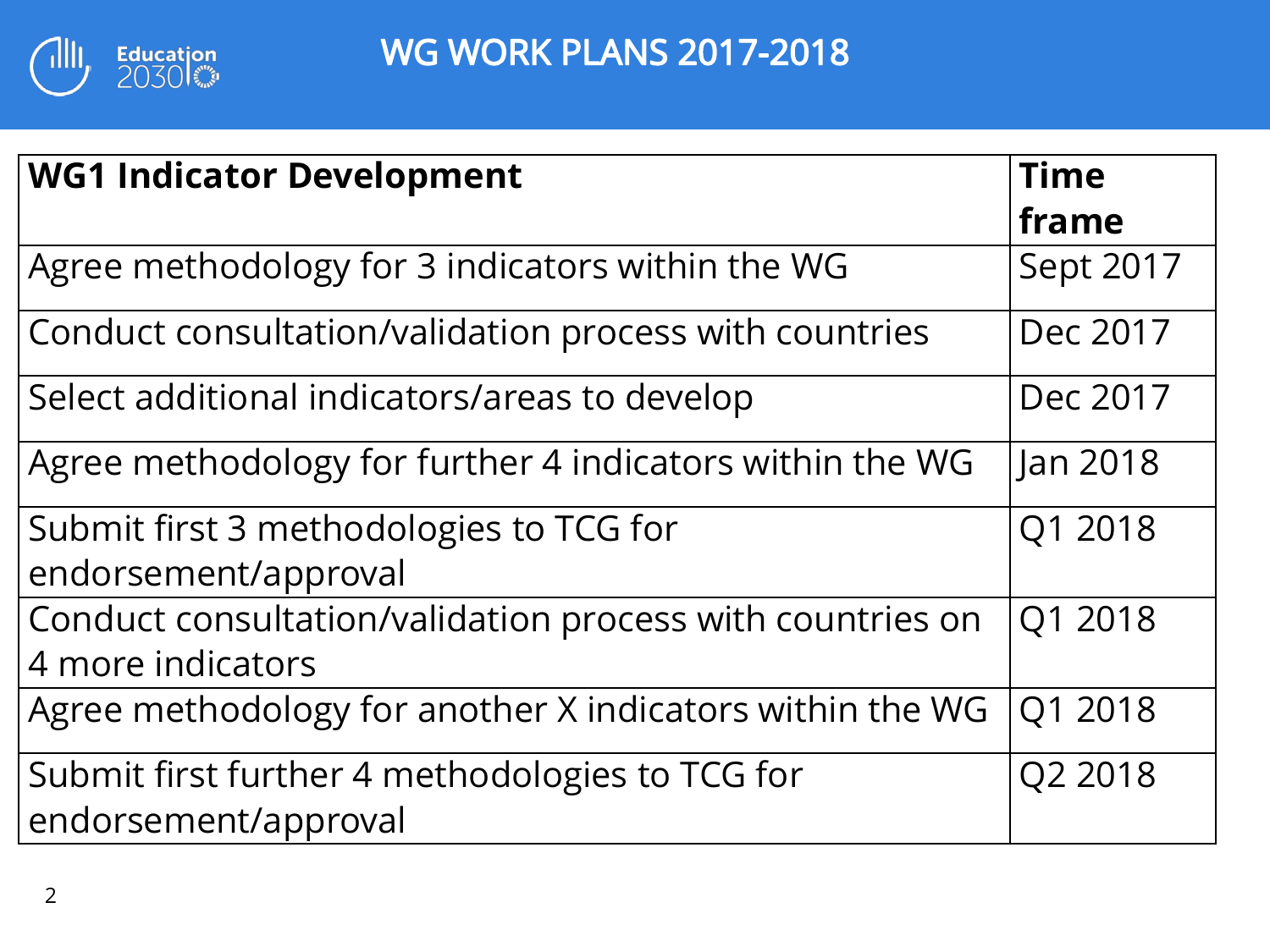

| <b>WG1 Indicator Development (continued)</b>              | <b>Time</b> |  |  |
|-----------------------------------------------------------|-------------|--|--|
|                                                           | frame       |  |  |
| Conduct consultation/validation process with countries on | Q2 2018     |  |  |
| X more indicators                                         |             |  |  |
| Submit another X methodologies to TCG for                 | Q3 2018     |  |  |
| endorsement/approval                                      |             |  |  |
|                                                           |             |  |  |
| Select additional indicators/areas to develop             | Q3 2018     |  |  |
| Agree methodology for further Y indicators within the WG  | Q4 2018     |  |  |
| Submit TCG-endorsed global indicator methodologies to     | Q4 2018     |  |  |
| IAEG for approval                                         |             |  |  |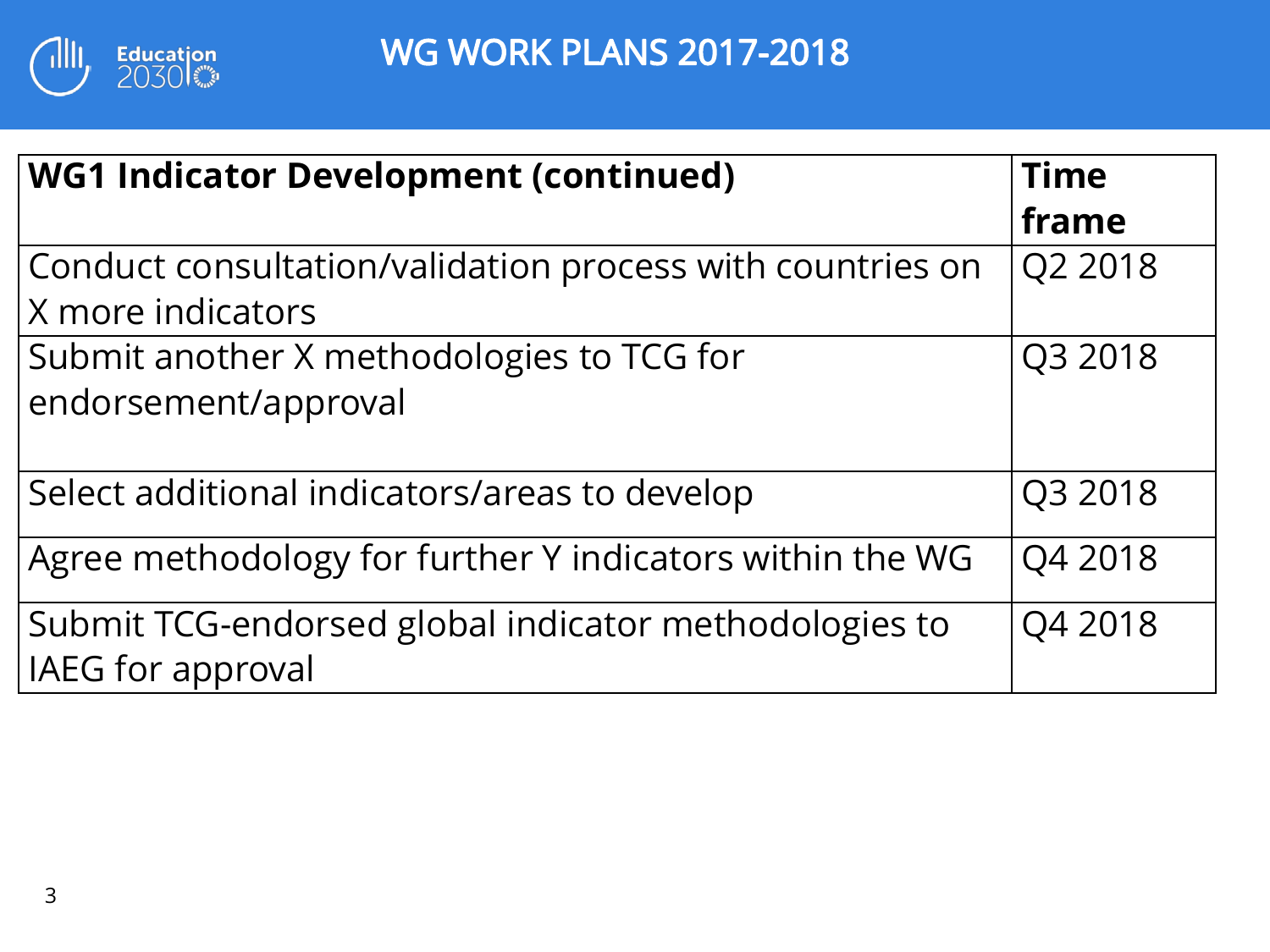

| <b>WG2 Capacity Building</b>                  | <b>Time</b> |
|-----------------------------------------------|-------------|
|                                               | frame       |
| Complete capacity building framework document | Q4 2017     |
| Populate the framework with existing tools    | Dec 2017    |
| Validate framework                            | Q1 2018     |
| Identify and respond to gaps in the framework | Q1-2 2018   |
| Advocate for use and funding of the framework | Q1-2 2018   |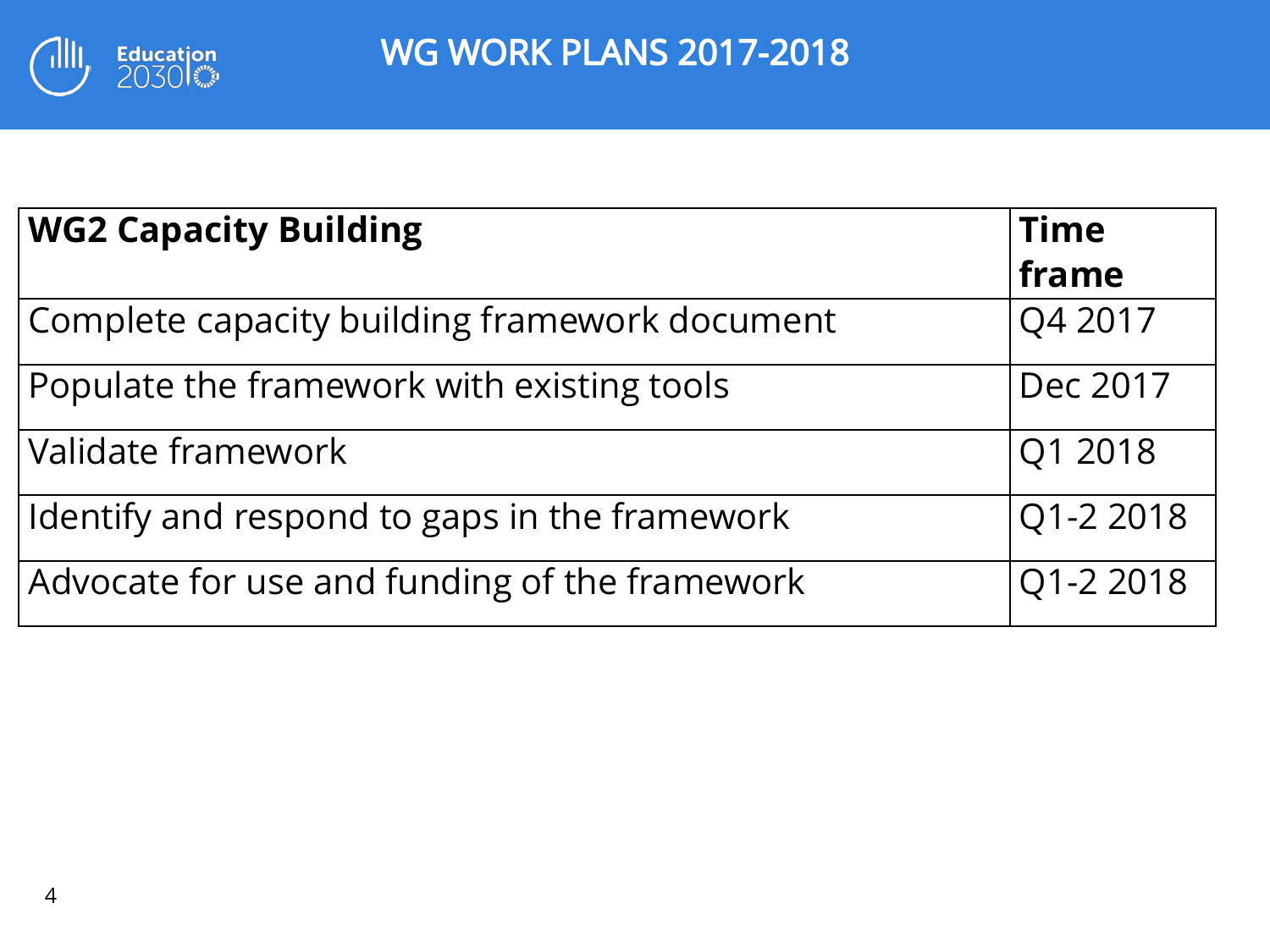

| <b>WG3 Data Reporting, Validation and Dissemination</b>          | <b>Time</b> |  |  |
|------------------------------------------------------------------|-------------|--|--|
|                                                                  | frame       |  |  |
| Data flow document                                               | Q4 2017     |  |  |
| Calendar of publications                                         | Q4 2017     |  |  |
| Terminology document                                             | Q4 2017     |  |  |
| Defined validation process for SDG4 indicators (including        | Q1 2018     |  |  |
| process for opting out)                                          |             |  |  |
| Recommendation to the TCG for a strategy/approach for            | Q1 2018     |  |  |
| reporting on different levels of 'missing' data – i.e. data that | and         |  |  |
| are truly missing vs. data that are available at the national    | beyond      |  |  |
| level but not globally comparable                                |             |  |  |
|                                                                  |             |  |  |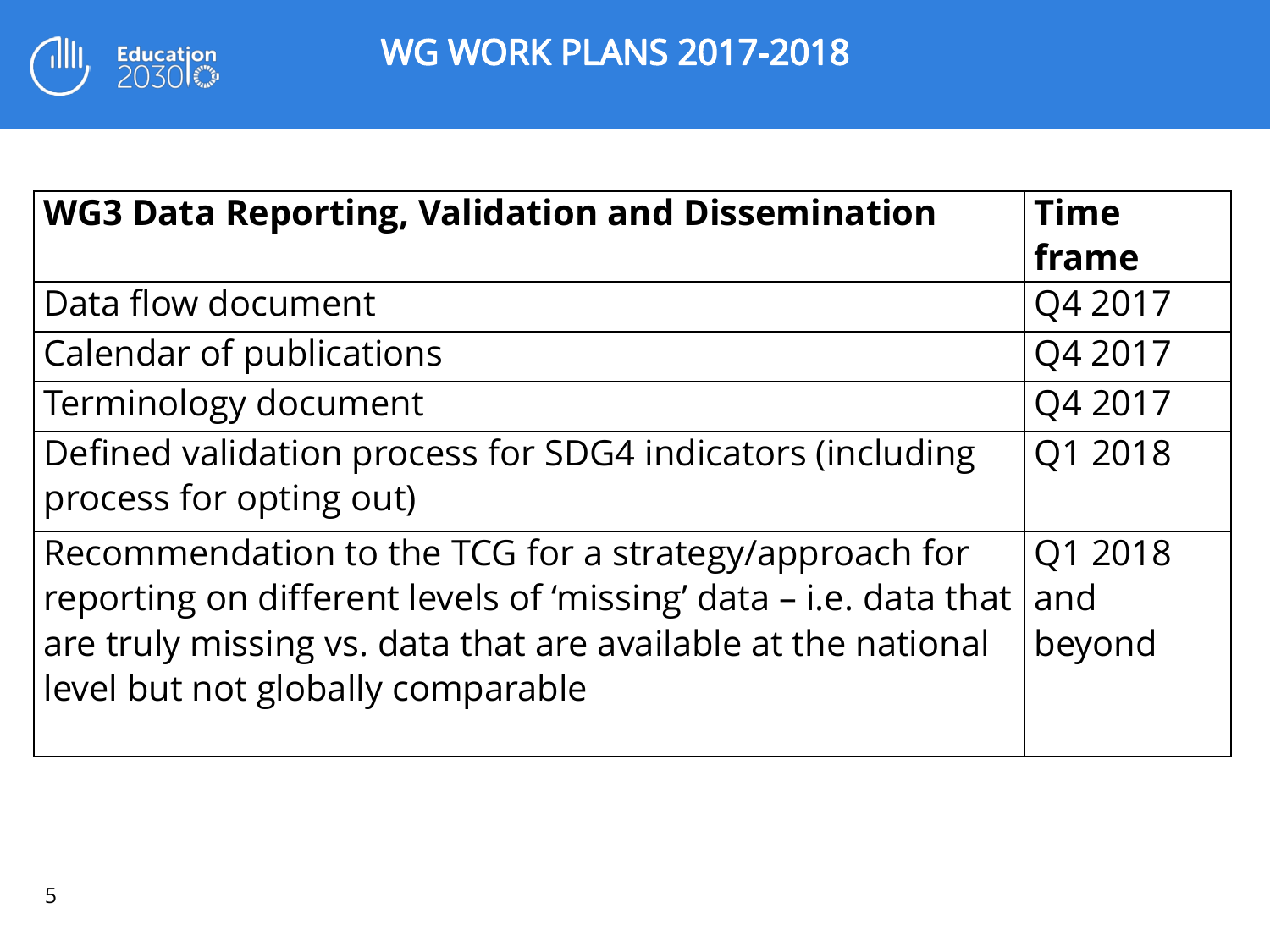

TIMELINE - 2017

|     |                                     | 2017                |            |            |            |            |                            |                              |     |                         |                     |              |                       |
|-----|-------------------------------------|---------------------|------------|------------|------------|------------|----------------------------|------------------------------|-----|-------------------------|---------------------|--------------|-----------------------|
|     |                                     | <b>JAN</b>          | <b>FEB</b> | <b>MAR</b> | <b>APR</b> | <b>MAY</b> | <b>JUN</b>                 | <b>JUL</b>                   | AUG | <b>SEP</b>              | <b>OCT</b>          | <b>NOV</b>   | <b>DEC</b>            |
|     | 3 indicators                        |                     |            |            |            |            | <b>Develop methodology</b> |                              |     |                         | <b>Consultation</b> |              |                       |
|     | 4 indicators                        | Develop methodology |            |            |            |            |                            |                              |     |                         |                     |              |                       |
| WG1 | Add indicators/areas                |                     |            |            |            |            |                            |                              |     |                         |                     | <b>Agree</b> |                       |
|     | Add indicators/areas                |                     |            |            |            |            |                            |                              |     |                         |                     |              |                       |
|     | WG2 Framework document              |                     |            |            |            |            |                            | <b>Develop the Framework</b> |     |                         |                     |              | <b>Populate tools</b> |
|     | Data flow document                  |                     |            |            |            |            |                            |                              |     | <b>Produce document</b> |                     |              |                       |
|     | <b>WG3 Calendar of publications</b> |                     |            |            |            |            |                            |                              |     | <b>Produce calendar</b> |                     |              |                       |
|     | <b>Terminology document</b>         |                     |            |            |            |            |                            |                              |     | <b>Produce document</b> |                     |              |                       |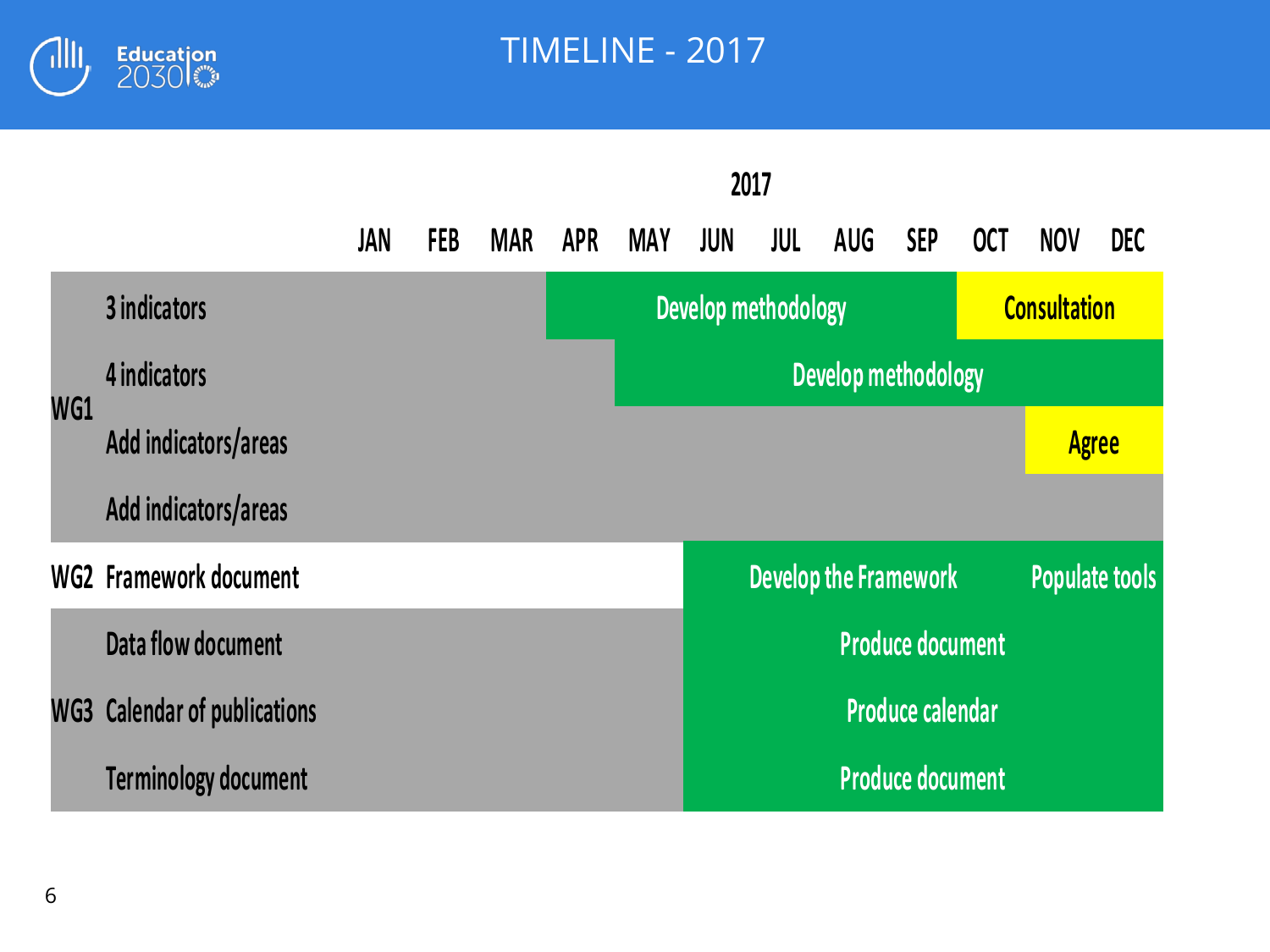

|     |                                                | JAN | <b>FEB</b>          | <b>MAR</b>                | <b>APR</b> | <b>MAY</b>                                 | <b>JUN</b>          | JUL                 | <b>AUG</b>                                          | <b>SEP</b> | <b>OCT</b> | <b>NOV</b> | <b>DEC</b> |
|-----|------------------------------------------------|-----|---------------------|---------------------------|------------|--------------------------------------------|---------------------|---------------------|-----------------------------------------------------|------------|------------|------------|------------|
| WG1 | 3 indicators                                   |     | <b>TCG Approval</b> |                           |            |                                            |                     |                     |                                                     |            |            |            |            |
|     | 4 indicators                                   |     |                     | <b>Consultation</b>       |            |                                            | <b>TCG Approval</b> |                     | <b>Approval by IAEG</b><br>(global indicators only) |            |            |            |            |
|     | Add indicators/areas                           |     |                     | Develop methodology       |            | <b>Consultation</b><br><b>TCG Approval</b> |                     |                     |                                                     |            |            |            |            |
|     | Add indicators/areas                           |     | <b>Agree</b>        | Develop methodology       |            |                                            |                     | <b>Consultation</b> |                                                     |            |            |            |            |
|     | WG2 Framework document                         |     |                     | <b>Validate Framework</b> |            | <b>Identify gaps</b>                       | <b>Advocacy</b>     |                     |                                                     |            |            |            |            |
| WG2 | Defined validation process Develop methodology |     |                     |                           |            |                                            |                     |                     |                                                     |            |            |            |            |
|     | <b>Recommendation on</b><br>'missing' data     |     |                     | Develop methodology       |            |                                            |                     |                     |                                                     |            |            |            |            |

**2018**